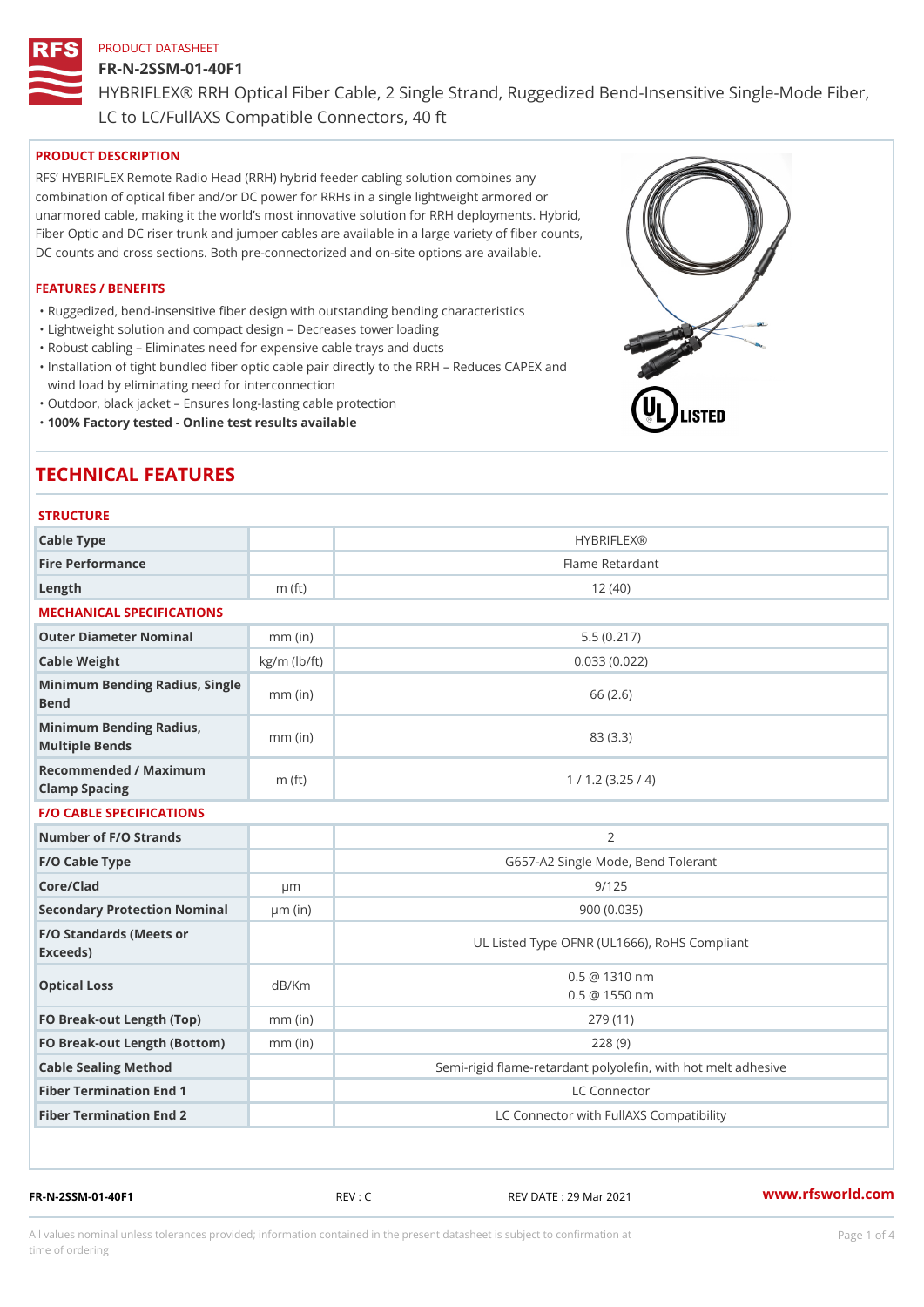## FR-N-2SSM-01-40F1

HYBRIFLEX® RRH Optical Fiber Cable, 2 Single Strand, Ruggedized Be LC to LC/FullAXS Compatible Connectors, 40 ft

| CABLE JACKET                                    |                              |                                             |  |  |  |
|-------------------------------------------------|------------------------------|---------------------------------------------|--|--|--|
| UV-Protection Individual and<br>External Jacket |                              | Yes                                         |  |  |  |
| Jacket Material                                 |                              | Flame Retardant, Indoor/Outdoor, PVC, Black |  |  |  |
| TESTING AND ENVIRONMENTAL                       |                              |                                             |  |  |  |
| Storage Temperature                             | $^{\circ}$ C ( $^{\circ}$ F) | $-40$ to $70$ ( $-40$ to $158$ )            |  |  |  |
| Operation Temperature                           | $^{\circ}$ C ( $^{\circ}$ F  | $-40$ to 65 ( $-40$ to 149)                 |  |  |  |
| Installation Temperature                        | $^{\circ}$ C ( $^{\circ}$ F  | $-20$ to 65 ( $-4$ to 149)                  |  |  |  |
| Jacket Specifications                           |                              | UL 1666                                     |  |  |  |

## EXTERNAL DOCUMENT LINKS

NOTES

Installation Guidelwinessad QuickShip 2.0 Program [Informa](http://www.rfsworld.com/images/hybriflex/quickship_program_2.pdf)tion: On-line Factory Te[s](https://www.rfsworld.com/pictures/userfiles/programs/AAST Latest Version.zip)teResults:

### ADDITIONAL ASSEMBLIES - 1 PAIR SM FIBERED DITIONAL ASSEMBLIES - 2 PAIR SM FIBER

| Length, ft | Model Number                    |
|------------|---------------------------------|
| 10         | FR-N-1SM-01-10F1                |
| 20         | FR-N-1SM-01-20F1                |
| 30         | $FR - N - 1$ S M - 01 - 30 F 1  |
| 40         | FR-N-1SM-01-40F1                |
| 50         | FR-N-1SM-01-50F1                |
| 60         | $FR - N - 1$ S M - 01 - 60 F 1  |
| 79         | $FR - N - 1$ S M - 01 - 70 F 1  |
| 80         | $FR - N - 1$ S M - 01 - 80 F 1  |
| 90         | $FR - N - 1$ S M - 01 - 90 F 1  |
| 100        | $FR - N - 1$ S M - 01 - 100 F 1 |

| Length, ft | Model Number                  |
|------------|-------------------------------|
| 10         | $FR - N - 2 SM - 01 - 10 F1$  |
| 20         | $FR - N - 2 SM - 01 - 20 F1$  |
| 30         | $FR - N - 2 S M - 01 - 30 F1$ |
| 40         | $FR - N - 2 SM - 01 - 40 F1$  |
| 50         | $FR - N - 2 SM - 01 - 50 F1$  |
| 60         | $FR - N - 2 S M - 01 - 60 F1$ |
| 70         | FR-N-2SM-01-70F1              |
| 80         | $FR - N - 2 S M - 01 - 80 F1$ |
| 90         | FR-N-2SM-01-90F1              |
| 100        | $FR - N - 2 SM - 01 - 100 F1$ |

FR-N-2SSM-01-40F1 REV : C REV DATE : 29 Mar 2021 [www.](https://www.rfsworld.com)rfsworld.com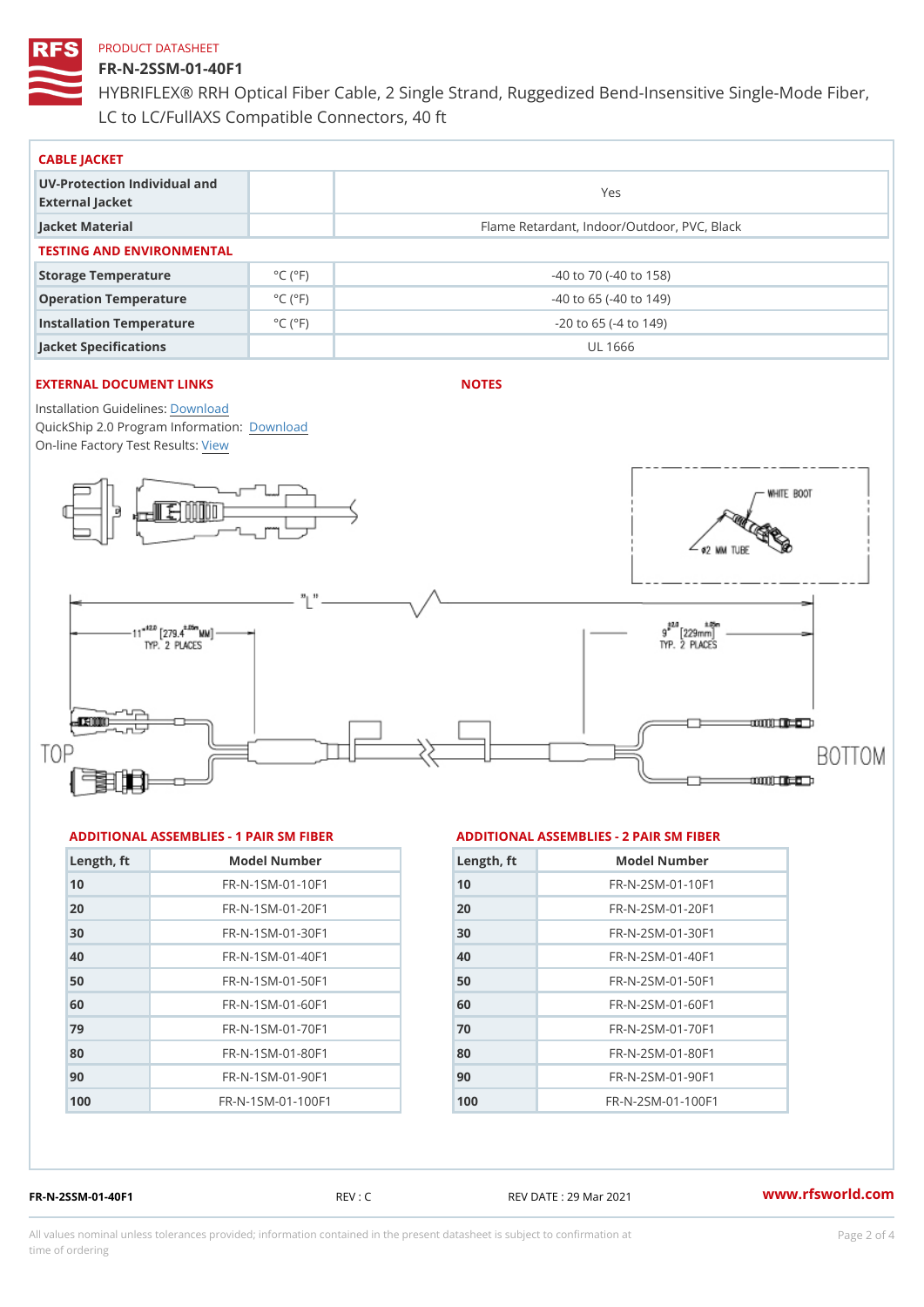## FR-N-2SSM-01-40F1

HYBRIFLEX® RRH Optical Fiber Cable, 2 Single Strand, Ruggedized Be LC to LC/FullAXS Compatible Connectors, 40 ft

ADDITIONAL ASSEMBLIES - 3 PAIR SM FIBERED DITIONAL ASSEMBLIES - 4 PAIR SM FIBER

| Length, ft | Model Number                   |
|------------|--------------------------------|
| 10         | $FR - N - 3 S M - 01 - 10 F1$  |
| 20         | FR-N-3SM-01-20F1               |
| 30         | FR-N-3SM-01-30F1               |
| 40         | $FR - N - 3 S M - 01 - 40 F1$  |
| 50         | FR-N-3SM-01-50F1               |
| 60         | $FR - N - 3 S M - 01 - 60 F1$  |
| 79         | $FR - N - 3 S M - 01 - 70 F1$  |
| 80         | $FR - N - 3 S M - 01 - 80 F1$  |
| 90         | FR-N-3SM-01-90F1               |
| 100        | $FR - N - 3 S M - 01 - 100 F1$ |

| Length, ft | Model Number                   |
|------------|--------------------------------|
| 10         | FR-N-4SM-01-10F1               |
| 20         | $FR - N - 4 SM - 01 - 20 F1$   |
| 30         | $FR - N - 4 S M - 01 - 30 F1$  |
| 40         | $FR - N - 4 SM - 01 - 40 F1$   |
| 50         | FR-N-4SM-01-50F1               |
| 60         | $FR - N - 4 SM - 01 - 60 F1$   |
| 70         | FR-N-4SM-01-70F1               |
| 80         | $FR - N - 4 S M - 01 - 80 F1$  |
| 90         | FR-N-4SM-01-90F1               |
| 100        | $FR - N - 4 S M - 01 - 100 F1$ |

### ADDITIONAL ASSEMBLIES - 1 STRAND SM FABSDRTIONAL ASSEMBLIES - 2 STRAND SM FIBER

| Length, ft | Model Number                     | $L$ ength, ft | Model Number                |
|------------|----------------------------------|---------------|-----------------------------|
| 10         | FR-N-1SSM-01-10F1                | 10            | FR-N-2SSM-01-10F1           |
| 20         | FR-N-1SSM-01-20F1                | 20            | FR-N-2SSM-01-20F1           |
| 30         | FR-N-1SSM-01-30F1                | 30            | FR-N-2SSM-01-30F1           |
| 40         | $FR - N - 1$ S S M - 01 - 40 F 1 | 40            | $FR - N - 2SSM - 01 - 40F1$ |
| 50         | $FR - N - 1$ S S M - 01 - 50 F 1 | 50            | $FR - N - 2SSM - 01 - 50F1$ |
| 60         | FR-N-1SSM-01-60F1                | 60            | $FR - N - 2SSM - 01 - 60F1$ |
| 70         | $FR - N - 1$ S S M - 01 - 70 F 1 | 70            | $FR - N - 2SSM - 01 - 70F1$ |
| 80         | FR-N-1SSM-01-80F1                | 80            | FR-N-2SSM-01-80F1           |
| 90         | FR-N-1SSM-01-90F1                | 90            | $FR - N - 2SSM - 01 - 90F1$ |
| 100        | FR-N-1SSM-01-100F1               | 100           | FR-N-2SSM-01-100F1          |
|            |                                  |               |                             |

#### ADDITIONAL ASSEMBLIES - 3 STRAND SM FABSDRTIONAL ASSEMBLIES - 4 STRAND SM FIBER

| Length, ft | Model Number                    |
|------------|---------------------------------|
| 10         | $FR - N - 3 S S M - 01 - 10 F1$ |
| 20         | FR-N-3SSM-01-20F1               |
| 30         | $FR - N - 3 S S M - 01 - 30 F1$ |
| 40         | FR-N-3SSM-01-40F1               |
| 50         | FR-N-3SSM-01-50F1               |
| 60         | FR-N-3SSM-01-60F1               |
| 70         | FR-N-3SSM-01-70F1               |
| 80         | FR-N-3SSM-01-80F1               |
| 90         | FR-N-3SSM-01-90F1               |
| 100        | FR-N-3SSM-01-100F1              |

| Length, ft | Model Number                     |
|------------|----------------------------------|
| 10         | $FR - N - 4$ S S M - 01 - 10 F 1 |
| 20         | $FR - N - 4 S S M - 01 - 20 F1$  |
| 30         | $FR - N - 4 S S M - 01 - 30 F1$  |
| 40         | $FR - N - 4 S S M - 01 - 40 F1$  |
| 50         | FR-N-4SSM-01-50F1                |
| 60         | FR-N-4SSM-01-60F1                |
| 70         | $FR - N - 4$ S S M - 01 - 70 F 1 |
| 80         | FR-N-4SSM-01-80F1                |
| 90         | $FR - N - 4 S S M - 01 - 90 F1$  |
| 100        | FR-N-4SSM-01-100F1               |

FR-N-2SSM-01-40F1 REV : C REV DATE : 29 Mar 2021 [www.](https://www.rfsworld.com)rfsworld.com

All values nominal unless tolerances provided; information contained in the present datasheet is subject to Pcapgeling that i time of ordering